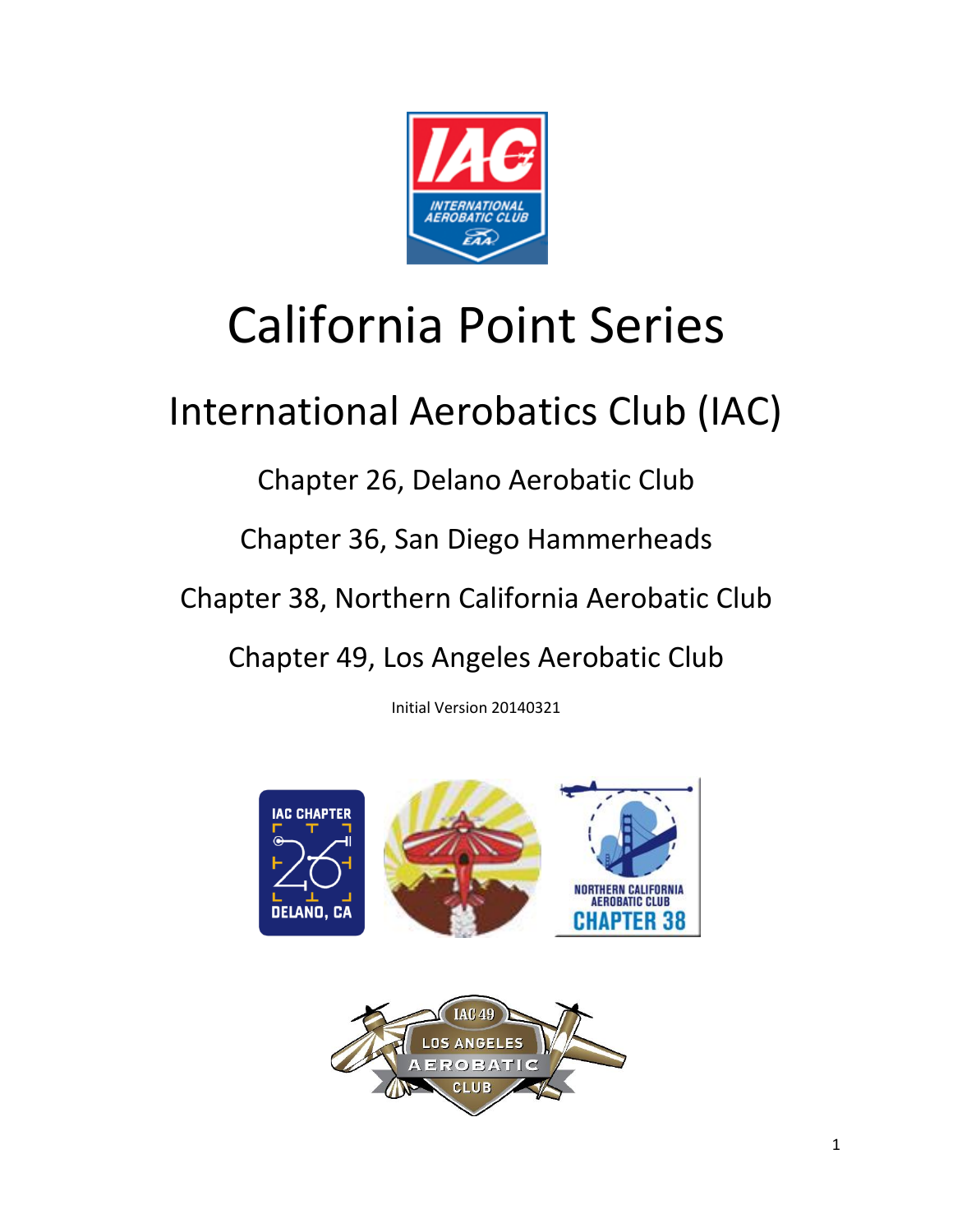#### <span id="page-1-0"></span>**Forward:**

The California Point Series was conceived in 1982 by Lonnie English. One purpose was to encourage participation in the California aerobatic contests. A winner was chosen in each category by combining the best three California contest points scores. Throughout the years, California contests have been held at Borrego Springs, Delano, Redlands, Apple Valley, Paso Robles and most recently, Coalinga.

#### <span id="page-1-1"></span>**Change History:**

| <b>Revision</b> | Date       | Pages and Change                                                                                    |
|-----------------|------------|-----------------------------------------------------------------------------------------------------|
| <b>DRAFT</b>    | 11/27/2010 | <b>Entire Document</b>                                                                              |
| <b>DRAFT</b>    | 10/31/2012 | Corrections and additional content                                                                  |
| Original        |            | Initial acceptance of entire document by each of the chapters: 26,<br>36, 38 and 49. Forward added. |
|                 |            |                                                                                                     |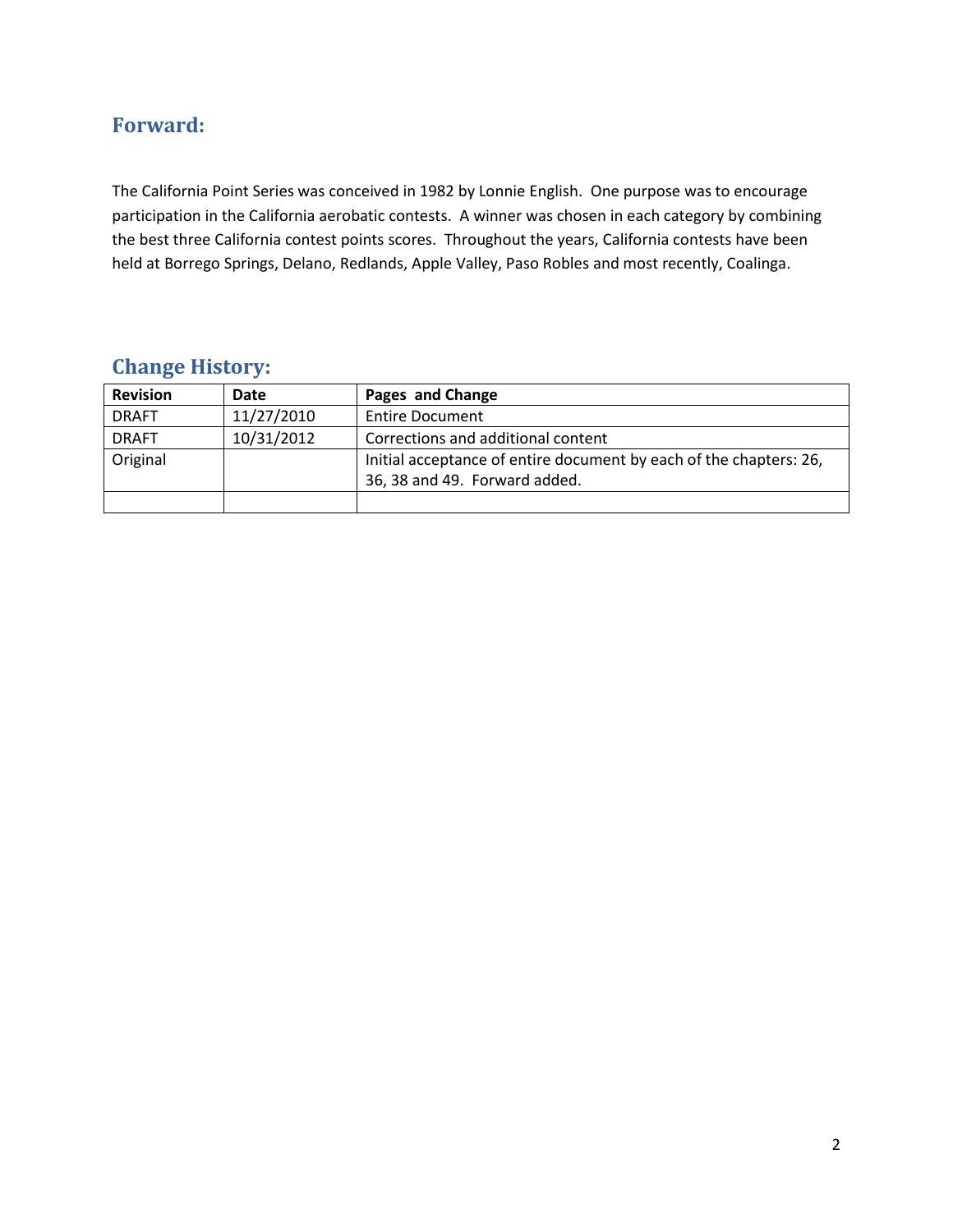### **Table of Contents**

| $2^{\circ}$    |    |  |
|----------------|----|--|
|                |    |  |
| $\overline{4}$ |    |  |
|                |    |  |
|                |    |  |
|                |    |  |
|                | C. |  |
| 6              |    |  |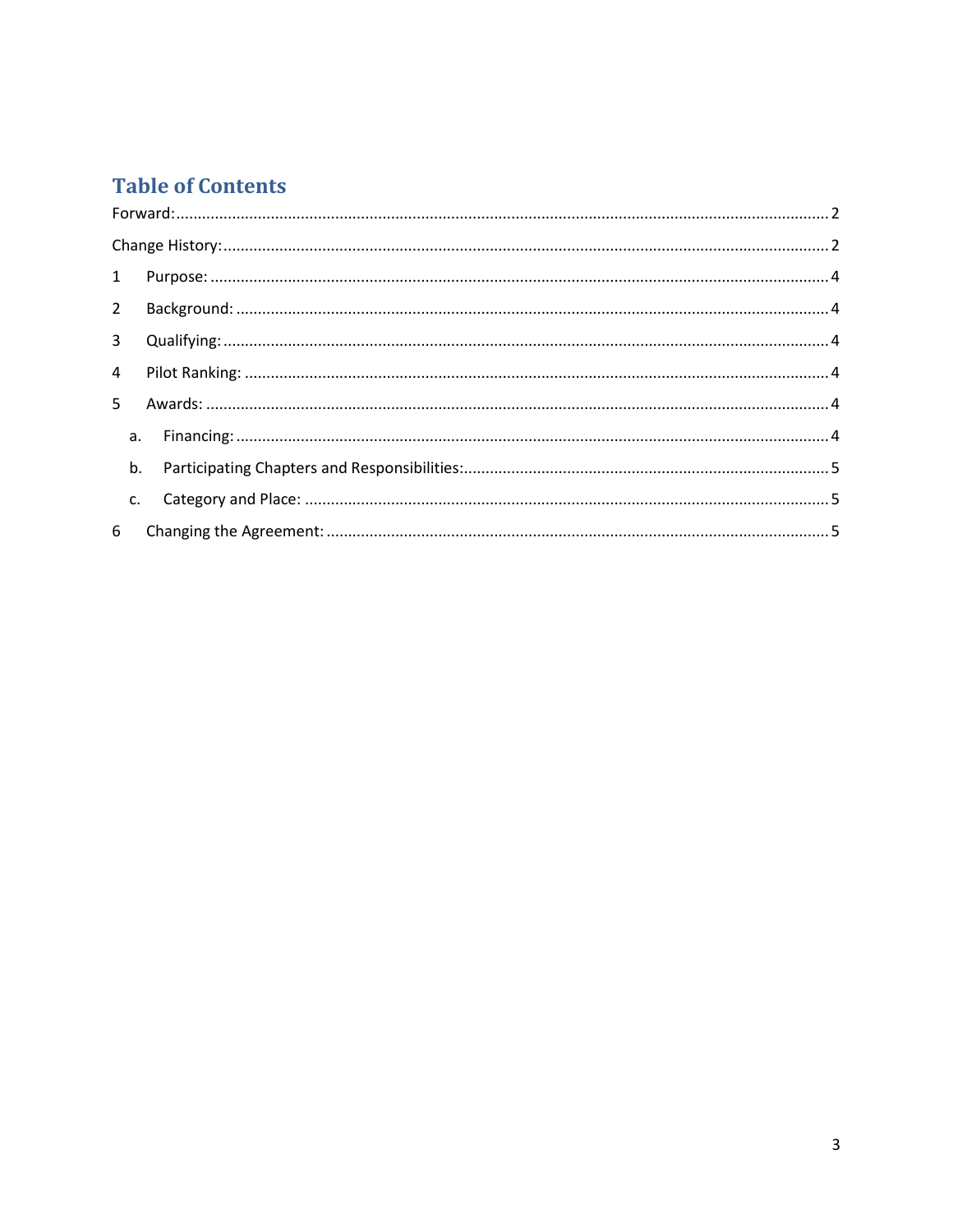- <span id="page-3-0"></span>1 **Purpose:** Document California Point Series history, pilot qualifications, method of rank determination, method for determining responsibility for annual awards, and how to change the current California Point Series agreement.
- <span id="page-3-1"></span>2 **Background:** Recognize the efforts and commitment of California pilots to the sport of aerobatics.
- <span id="page-3-2"></span>3 **Qualifying:** Pilots must compete in a minimum of 3 (three) California full 5 (five) category contests .
	- a. Mini fest: though Primary and Sportsman are both considered competitive categories, a mini-fest competition that excludes any of the 5 categories, Primary, Sportsman, Intermediate, Advanced, or Unlimited, is not a qualifying contest for the California Point Series.
	- b. Full 5-category intention: A contest that offers registration in all 5-categories and intends to include competition in all 5 categories but does not have enough contestants register for a category or categories qualifies as a full 5-category contest.
- <span id="page-3-3"></span>4 **Pilot Ranking:** If a pilot meets the above qualifying criteria and has competed in at least 3 California full 5-category contest in the same category, the highest 3 (three) competition scores are averaged. Each score has the same weight as each of the other two.

#### <span id="page-3-5"></span><span id="page-3-4"></span>5 **Awards:**

- a. **Financing:** The Chapters that host the full 5-category contests in California share responsibility for the trophies and/or other awards that are given to the California Point Series winners.
	- i. \$5.00 per pilot per full 5-category contest is contributed to the fund that pays for the awards. Ex: If 35 pilots attend the LA Gold Cup, then chapter 49 contributes \$175.00 to the California Point Series Fund.
	- ii. Generally, the money is sent to the responsible Chapter following each full 5 category contest or at the request of the responsible Chapter at the end of the season.
	- iii. Trophies or plaques should be easily afforded with the funds collected.
	- iv. Jackets and other awards are at the discretion of the chapter responsible.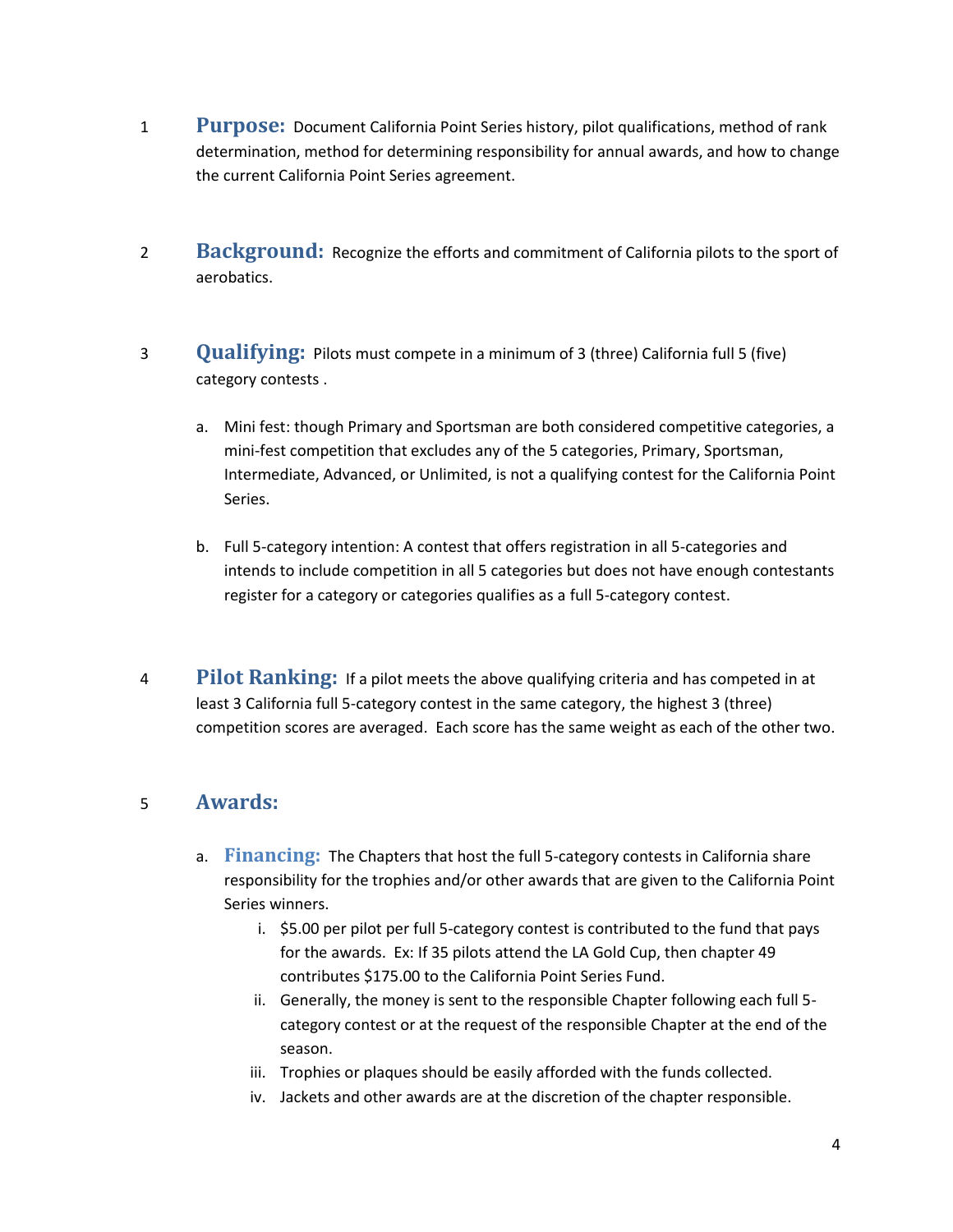<span id="page-4-0"></span>b. **Participating Chapters and Responsibilities:** All California IAC Chapters that host at least one full 5-category contest are eligible. The following chapters have agreed to participate in the California Point Series:

IAC Chapter 26, The Delano Aerobatic Club

IAC Chapter 36, The San Diego Hammerheads

IAC Chapter 38, The Northern California Aerobatic Club

IAC Chapter 49, The Los Angeles Aerobatic Club

The responsibility for purchasing the awards and honor of presenting them is rotated among the chapters hosting full 5-category competitions. Chapters 36, 26, 38, and 49 are each represented in the following current schedule:

| Chapter 36 | Chapter 26 | Chapter 38 | Chapter 49 |
|------------|------------|------------|------------|
| 2011       | 2012       | 2013       | 2014       |
| 2015       | 2016       | 2017       | 2018       |
| 2019       | 2020       | 2021       | 2022       |
| 2023       | 2024       | 2025       | 2026       |

<span id="page-4-1"></span>c. **Category and Place:** The pilot with the highest average of his/her 3 highest scores is a given category is awarded  $1<sup>st</sup>$  place in that category. The pilot with the second highest average in a given category is awarded  $2<sup>nd</sup>$  place in the given category. And the pilot with the  $3^{rd}$  highest average in a category is awarded  $3^{rd}$  place in that category. Awards are given for  $1<sup>st</sup>$ ,  $2<sup>nd</sup>$ , and  $3<sup>rd</sup>$  in each category if there are qualified pilots. The maximum number of pilots is 15 as listed below. There may be fewer if there are no pilots that qualify in a given category.

Primary: 1<sup>st</sup>, 2<sup>nd</sup>, 3<sup>rd</sup> (per 2008 Chapter President's agreement) Sportsman: 1<sup>st</sup>, 2<sup>nd</sup>, 3<sup>rd</sup> Intermediate:  $1<sup>st</sup>$ ,  $2<sup>nd</sup>$ ,  $3<sup>rd</sup>$ Advanced:  $1<sup>st</sup>$ ,  $2<sup>nd</sup>$ ,  $3<sup>rd</sup>$ Unlimited: 1<sup>st</sup>, 2<sup>nd</sup>, 3<sup>rd</sup>

<span id="page-4-2"></span>6 **Changing the Agreement:** Suggested changes must be must be submitted in writing or verbally to EACH of the participating chapter's presidents. The change and the justification for the change are to be presented to the presidents. The presidents will, considering the advice and opinions of their respective chapter membership, come to a consensus regarding the proposed change. If the change is not accepted, the Chapter presidents will explain the reasoning for not accepting the change to those that proposed the change. If the change is accepted the presidents will cause this document to be revised